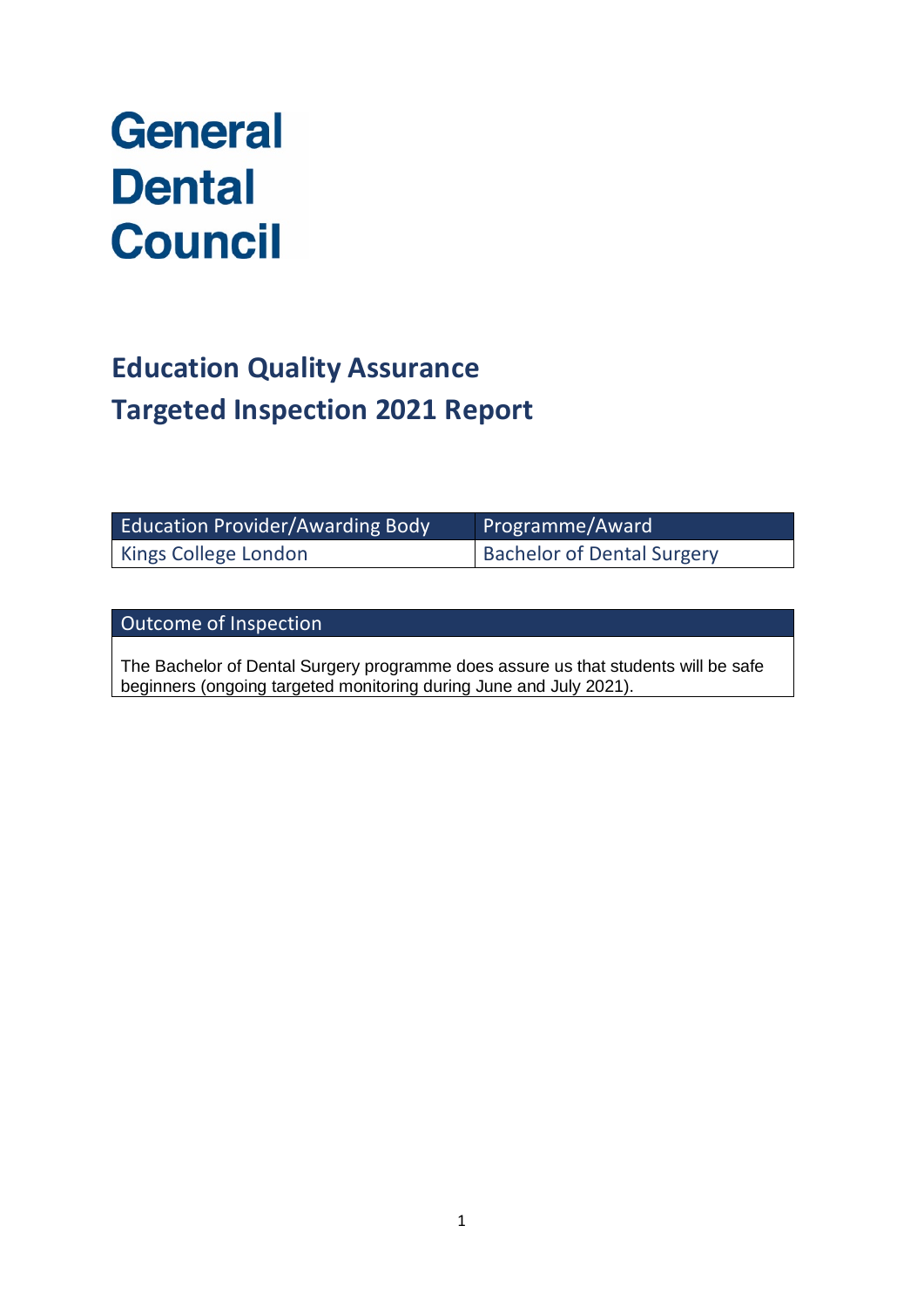### **\*Full details of the inspection process can be found in Annex 1\***

## **Inspection summary**

| Remit and purpose of inspection:  | A 2021 Targeted Inspection focusing on<br>Requirements 13 and 15 in the Standards<br>for Education to determine ongoing<br>sufficiency of the award for the purpose of<br>GDC registration as a dentist.<br>The inspection is to seek assurance that<br>that all GDC Learning Outcomes have been<br>achieved and that all students have<br>satisfied the criteria of safe beginner,<br>paying particular attention to an |
|-----------------------------------|--------------------------------------------------------------------------------------------------------------------------------------------------------------------------------------------------------------------------------------------------------------------------------------------------------------------------------------------------------------------------------------------------------------------------|
|                                   | appropriate level of clinical experience.                                                                                                                                                                                                                                                                                                                                                                                |
| <b>Learning Outcomes:</b>         | <b>Preparing for Practice (Dentist)</b>                                                                                                                                                                                                                                                                                                                                                                                  |
| <b>Programme inspection date:</b> | Monday 24 May 2021                                                                                                                                                                                                                                                                                                                                                                                                       |
| <b>Inspection team:</b>           | Katie Carter (Chair and non-registrant<br>member)                                                                                                                                                                                                                                                                                                                                                                        |
|                                   | Gill Jones (Dentist member)                                                                                                                                                                                                                                                                                                                                                                                              |
|                                   | David Young (Dentist member)                                                                                                                                                                                                                                                                                                                                                                                             |
|                                   | <b>Marlene Ledgister (GDC Education Quality</b>                                                                                                                                                                                                                                                                                                                                                                          |
|                                   | <b>Assurance Officer)</b>                                                                                                                                                                                                                                                                                                                                                                                                |
|                                   | <b>Martin McElvanna (GDC Education Quality</b><br><b>Assurance Officer)</b>                                                                                                                                                                                                                                                                                                                                              |

#### **Executive Summary**

The purpose of this targeted inspection was to decide if the current graduating cohort of students will, at the point of graduation, meet the required standards expected of a safe beginner for registration with the GDC. The impetus for this targeted inspection was the COVID-19 pandemic and the effect it has had on the ability of education programmes to provide the requisite level of experience to their students both in terms of clinical and nonclinical skills.

The BDS programme ("the programme") at Kings College London ("the School") was inspected because the evidence gathered prior to the inspection did not assure the GDC that the current final year students would meet the standard of a safe beginner. The inspection sought to verify and clarify evidence provided, to gather new information and to recommend next steps.

Following the inspection, we determined that Requirements 13 and 15 were met. We concluded that the processes assured us that the graduating cohort of students in 2021 would be safe beginners.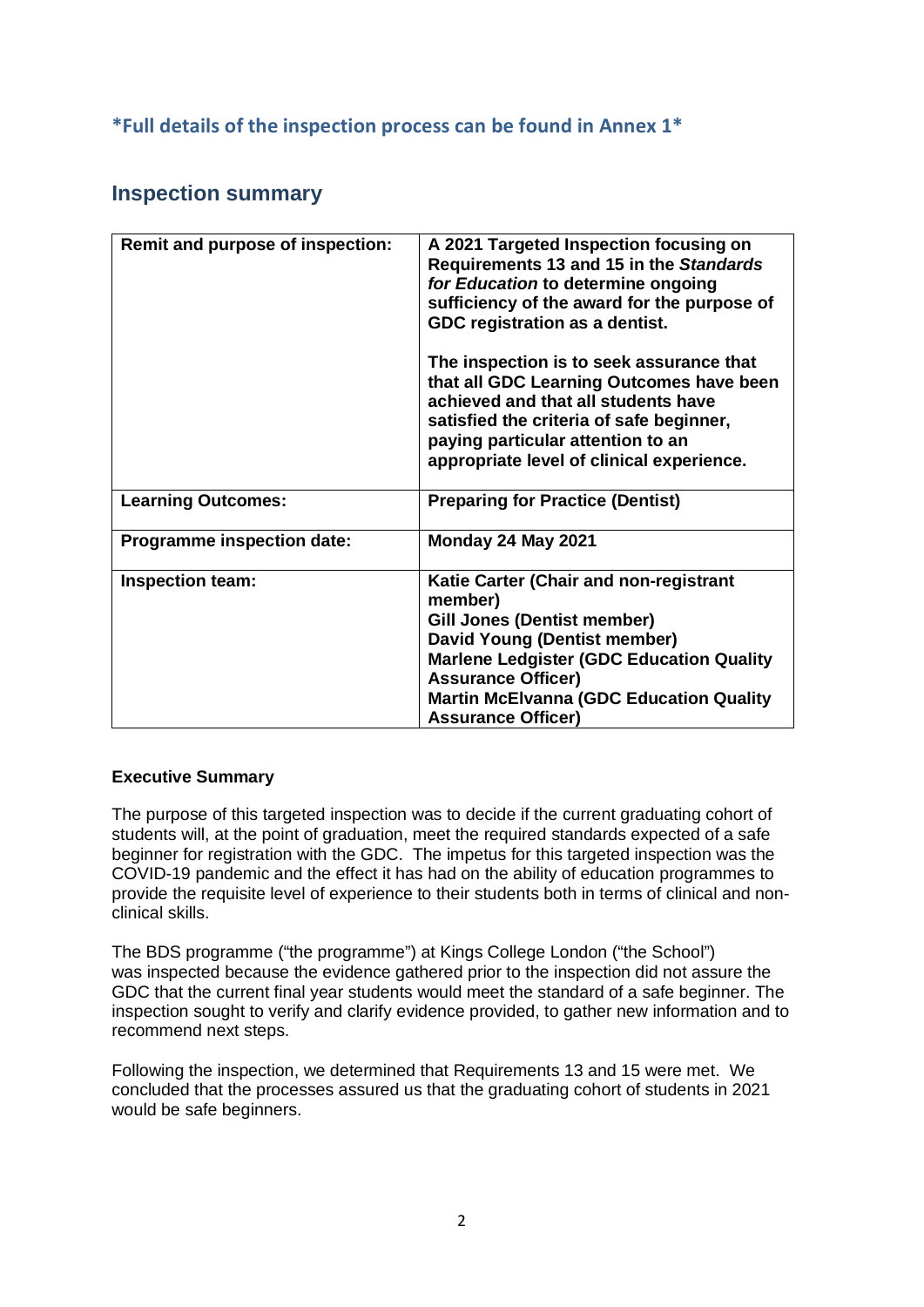The main areas of assurance were:

- 1. evidence presented that the School has a variety of interventions in place to ensure students can obtain the necessary clinical experience.
- 2. evidence of an effective approach to student feedback, reflection, and review to support achievement of the expected competencies.
- 3. receipt of further data to illustrate the process for sign-up.

The GDC wishes to thank the staff, students, and external stakeholders involved with the Kings College London BDS programme for their co-operation and assistance with the inspection.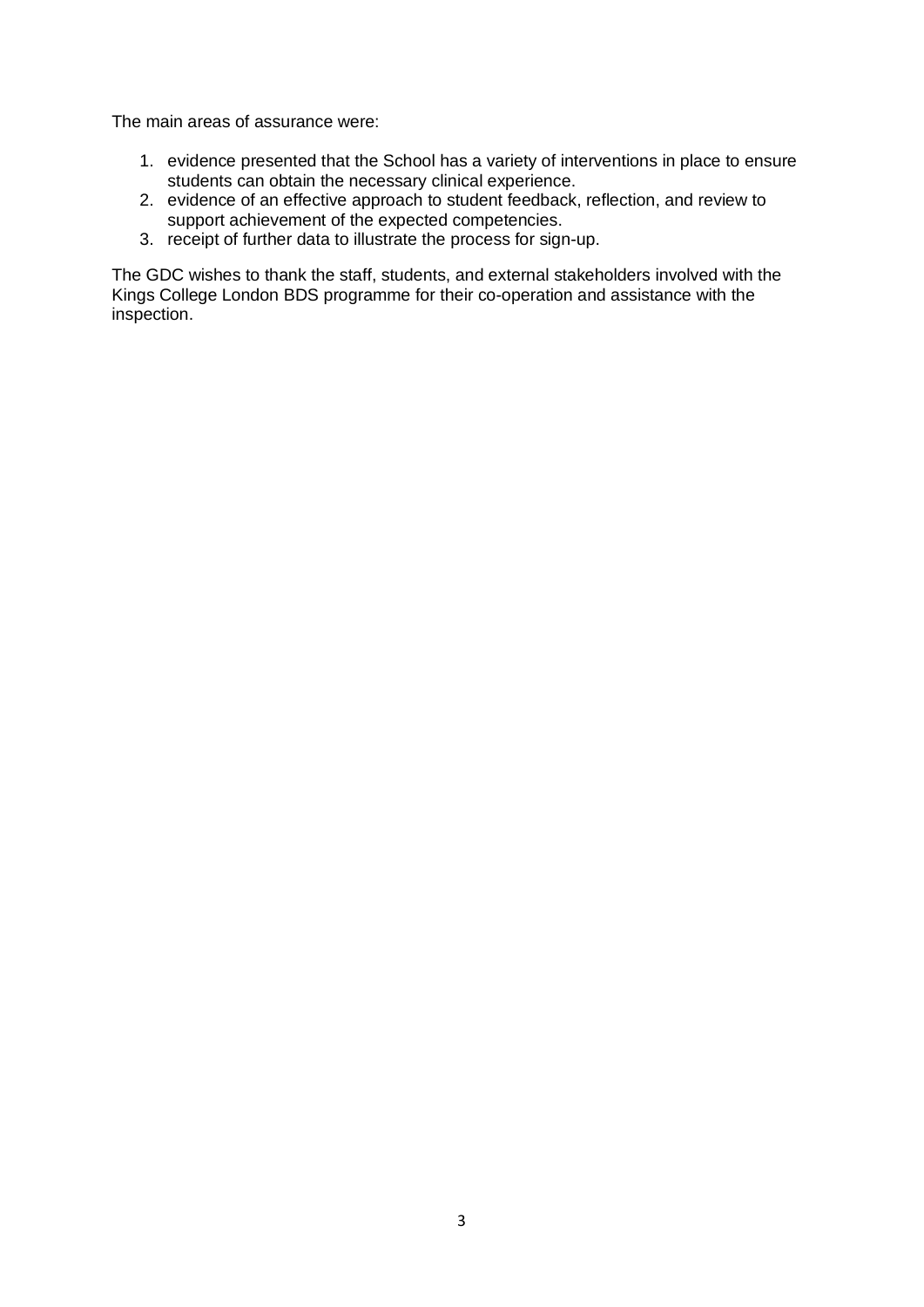# **Background and overview of qualification**

| Annual intake                                    | 143 students                                                                                                                                                                                                                   |
|--------------------------------------------------|--------------------------------------------------------------------------------------------------------------------------------------------------------------------------------------------------------------------------------|
| Programme duration                               | 5 years                                                                                                                                                                                                                        |
| Format of programme                              | e.g:<br>Year<br>1: basic knowledge, clinic attendance, shadowing<br>2: knowledge and simulated clinical experience<br>3: direct patient treatment<br>4-5: direct patient treatment, clinic attendance,<br>outreach, placements |
| Number of providers delivering the<br>programme. | One                                                                                                                                                                                                                            |

# **Outcome of Requirements**

| <b>Standard Three</b> |            |  |
|-----------------------|------------|--|
| 13                    | <b>Met</b> |  |
| 15                    | <b>Met</b> |  |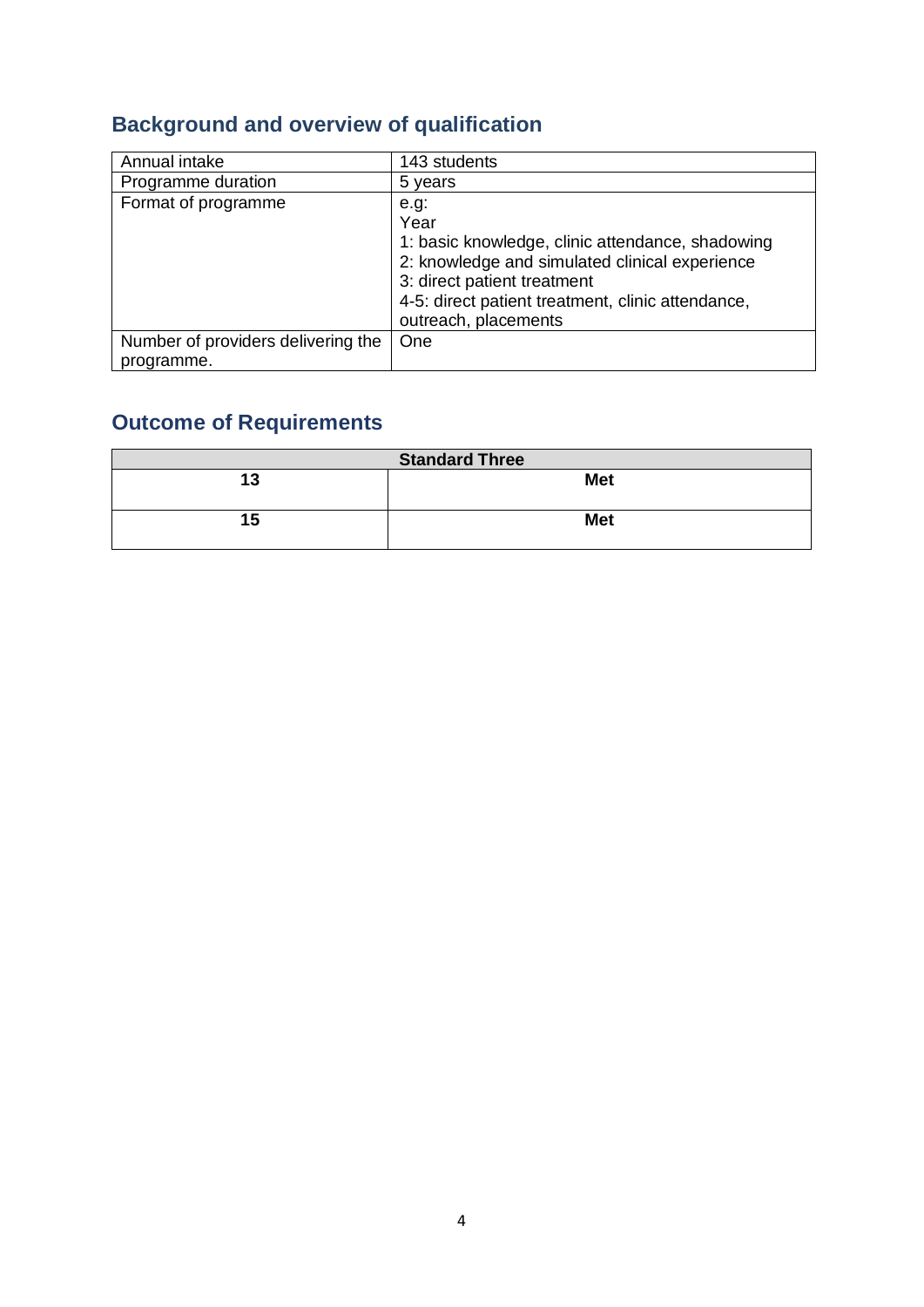#### **Requirement 13:**

**To award the qualification, providers must be assured that students have demonstrated attainment across the full range of learning outcomes, and that they are fit to practise at the level of a safe beginner. Evidence must be provided that demonstrates this assurance, which should be supported by a coherent approach to the principles of assessment referred to in these standards.** *(Requirement Met)* 

#### **Requirement 15:**

**Students must have exposure to an appropriate breadth of patients/procedures and should undertake each activity relating to patient care on sufficient occasions to enable them to develop the skills and the level of competency to achieve the relevant GDC learning outcomes.** *(Requirement Met)*

#### *Assessment of non-clinical skills*

#### **1. Assurance that students have attained the necessary level of Leadership, Communication and Professionalism Skills (Requirement 13).**

Prior to the inspection, the School submitted documentary evidence to demonstrate student attainment of the requisite non-clinical skills. The panel were able to see a range of paperwork including student reflective logs and observation reports.

The School told the panel that central to assessment and sign-off are the competence-based Tutor Marked Assessments (TMAs). Examples of these had been submitted to the panel demonstrating evidence of student attainment in communication, management and leadership and professionalism. TMA documentation recorded that students must obtain a satisfactory or outstanding rating to pass the TMA. Feedback on these skills was also evidenced on sample clinical feedback forms. Once completed, these are uploaded onto the School's e-learning platform, KEATS.

The panel also had sight of examples of the School's Competence Assessment Form (CAF) showing evidence of student self-reflection, peer assessment, ratings for communication, management and leadership and professionalism, which are signed off by the tutor. This evidence was supported by the detailed CAF reflection and assessment criteria. The School demonstrated a holistic approach to student development covering clinical and non-clinical skills.

#### **2. Assurance that students have worked with a satisfactory range of patients to ensure they have necessary patient management skills (Requirement 13).**

We learnt that one of the tools to monitor student progression is the use of "faculty norms", which were explained by staff as average numbers of patients being seen at key progress points, based on previous cohort data. We were told, however, that these are used more as a guide to identify how much experience students are getting and to target support where experience is low. The School added that it employs a more holistic case-based approach to the attainment of clinical experience rather than relying on counting up single treatments as evidence to determine achievement.

The panel were told that these "faculty norms" look at pure clinical activity for each discipline providing a way of comparing if the range and breadth of clinical experience could be considered at a sufficient level for every student before they were signed up for finals The School added that faculty norms were reviewed taking into consideration social distancing.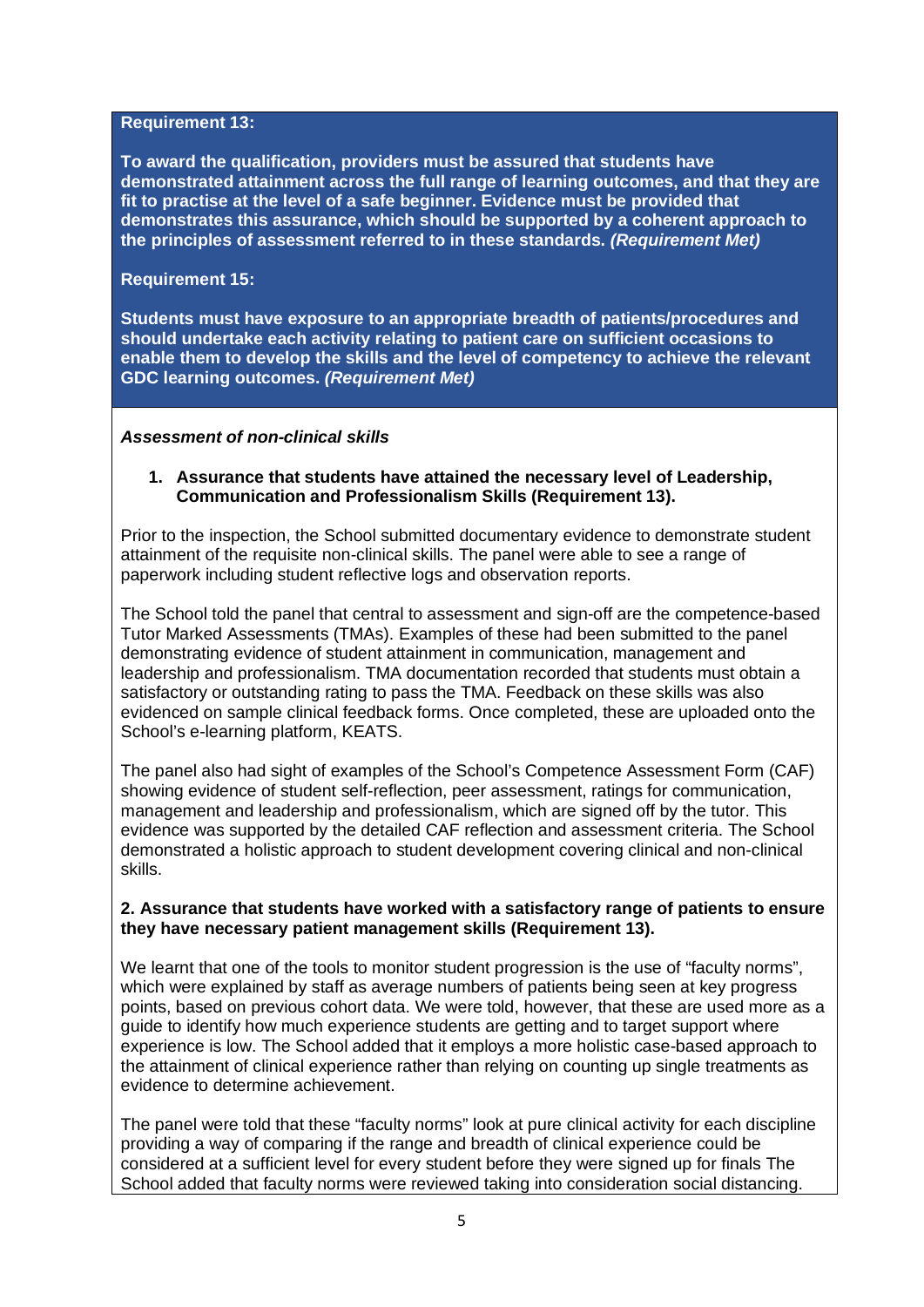Staff and students said that the students' return to outreach had been positive, with a proactive targeted approach to ensure students are getting the best possible opportunities to achieve the requisite competencies. Prior to going back to clinics, extensive treatment planning learning opportunities were undertaken. Although the return to clinics was affected by the pandemic, the School confirmed that there was an adequate number of chairs in each of the four outreach clinics and sufficient patients to allow students to complete the required minimum number of TMAs expected to be undertaken.

We learnt that case presentations are submitted which show the management of patient care over a one to two year period and the OSCE examination has been replaced with clinical reasoning VIVAs. The School stressed that the case presentations must relate to real patients.

The panel were told that VIVAs are used for assessment, similar to an unseen case presentation. These are particularly useful in assessing a deeper knowledge, understanding and tests students' reasoning skills.

#### *Assessment of clinical skills*

#### **3. Assurance of clear delineation between simulated and patient-based procedures (Requirements 13 and 15).**

The panel were told that students have been working in pairs on simulated activity, with one in each pair taking on the nursing role. Students used haptics to support with hand-eye coordination prior to going back to treating patients. The School explained that the emphasis has been on ensuring that students have experience with a range of treatments. Simulation is utilised as a backup and marked to the same standard. The increase in simulation opportunities had been a key tool to keep students from deskilling and maintain their confidence and competence.

Documentary evidence provided by the School highlighted that the new CAF has been adopted across simulated practice and is marked to the same standard and criteria.

We were told that TMAs cover the assessment of competency and there are a couple of competencies that can be achieved with simulation, for example, crown and bridge. The School emphasised that where there are any TMAs signed off with simulation, the student will have previously completed the activity with a patient.

Students who met with the panel were positive about simulation stating that they had found it very useful and there is a clear line between simulation and clinic, with demonstration that this is being used to good effect and as a reflective tool. Students added that they can sit with their tutor afterwards to talk through treatments and find the use of reflection beneficial. The panel were assured that simulation is not wholly relied upon and instead has supported the students to maintain skills as they return to treating patients and move towards the safe beginner level.

The School have a total of 12 haptics with six more on the way.

#### **4. Assurance that students have gained clinical experience around a full range of clinical procedures (Requirements 13 and 15).**

The School uses a variety of mechanisms for recording clinical data. At present, for BDS5, data is recorded on paper forms which are collected and collated by staff at each site where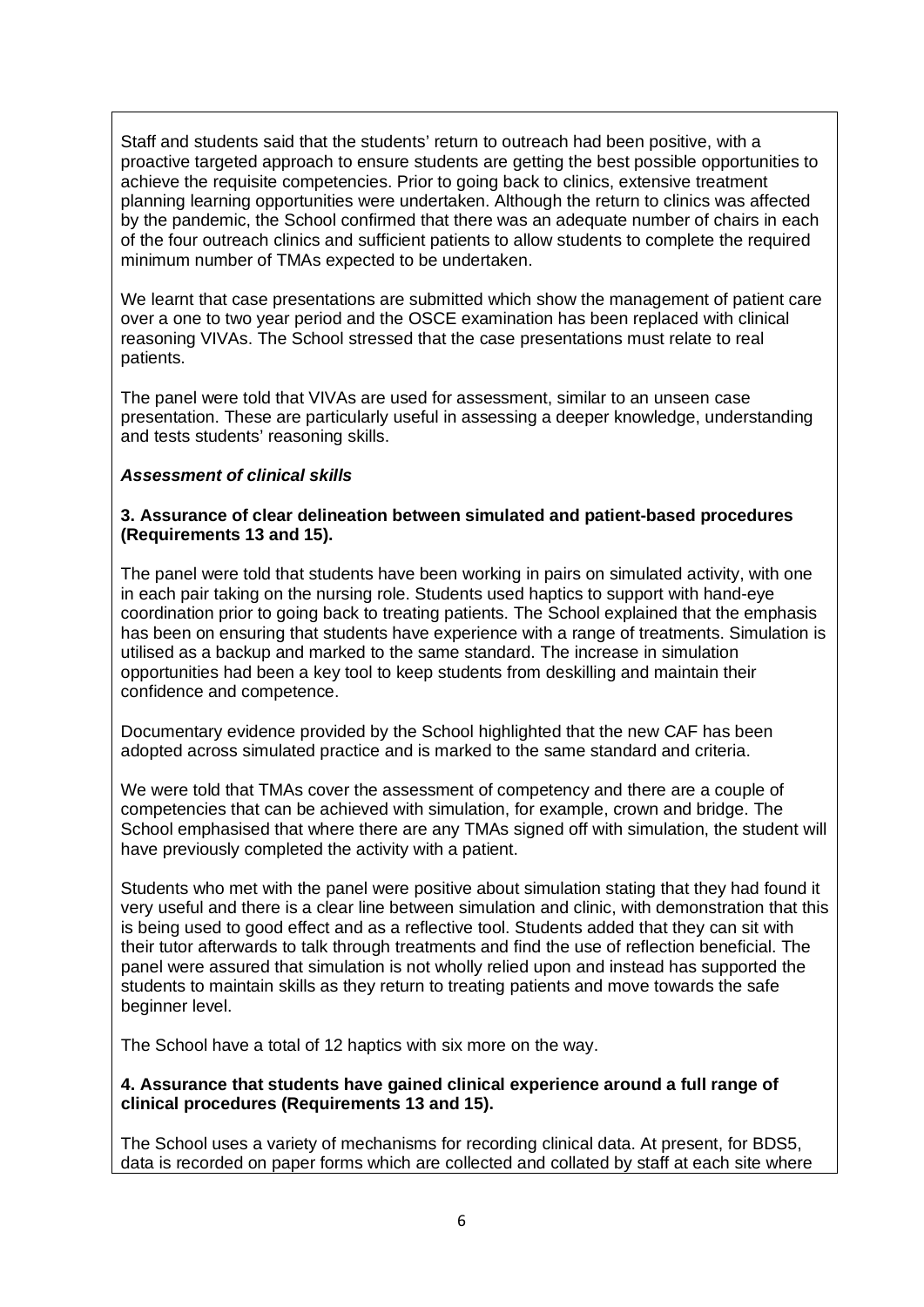clinical activity takes place. This system will be replaced by an ePortfolio which is in the process of being implemented across all years.

The School explained that students with low levels of clinical experience are discussed at Progress Committee meetings, support needs are identified and communicated to tutors who agree, with students, plans for obtaining the necessary clinical experience. Student Liaison Officers at each site assist in ensuring that patients/treatments are channelled to those students who need them.

Due to the pandemic, there has been a reduction in clinical experience, but this is being managed well by the School. The School explained the reference made to 'Hurdles' in the documentation. We learned that these are used to establish students' breadth of clinical experience and range of patients seen. There has been a decrease in some of the 'Hurdles' expected previously, but the School gave a good explanation why this was the case and citing again that the programme is competency-led.

At the inspection, the senior team explained to us that Progress Committee meetings essentially acted as sign-up meetings and are attended by all team leads who give individual feedback on students' clinical progress. The key approach at these meeting is to triangulate student data from a range of sources, starting with the progression of those students who were identified as needing support early on. TMAs and Reflective Practice Reviews must be completed and passed by all students to complete sign up.

The three indicators in this process are signed up, signed up with support, or not signed up. The School added that the next meeting in June 2021 will provide an update and recommendations on whether the majority of students can be signed up. The panel noted that the data showed some students with an amber rating, but the School provided assurance that these students should obtain the necessary clinical experience. The School confirmed that most students will be in clinics until the end of June 2021 with the Progress Lite Committee meeting scheduled for mid-June to review students' action plans, review progress, and make any further recommendations.

The School explained that the sourcing of micromotors has mitigated the need for AGP, but with some limitations on their usage, for example ultrasonic scaling. It added that students had rotations through outreach, with half of them attending Portsmouth and half attending West Norwood, supported by seminars and tutorial preparation.

Students explained to us the benefits of receiving feedback on clinical performance at the end of every session and that this helped with their confidence. They added that there has been much more focus on reflection and improvement this year and they are being encouraged by tutors to carry out more procedures. Extra clinics at Queen Mary's Sidcup have been useful and students reported working on busy clinics. We heard that the School would actively check whether students felt able to progress and hand over patients to other students to allow them to gain experience.

#### **5. Assurance that students have received sufficient access to clinical experience to ensure a safe level of clinical competence (Requirements 13 and 15).**

The panel considered that access to outreach has been important. The panel was given evidence that a variety of outreach centres are being used with a good system of rotations. The panel sought verification of the numbers of chairs available at each centre. There are 3 at Sidcup, 18 at Denmark Hill (not all are being used), 3-4 at Guys (oral surgery), 20 at Portsmouth (10 not used), 10 at West Norwood (5 not used). Of the 30 available Guy's chairs, 24 were used for UG patient treatment on the Guys rotas (6 dedicated to endodontics, 6 not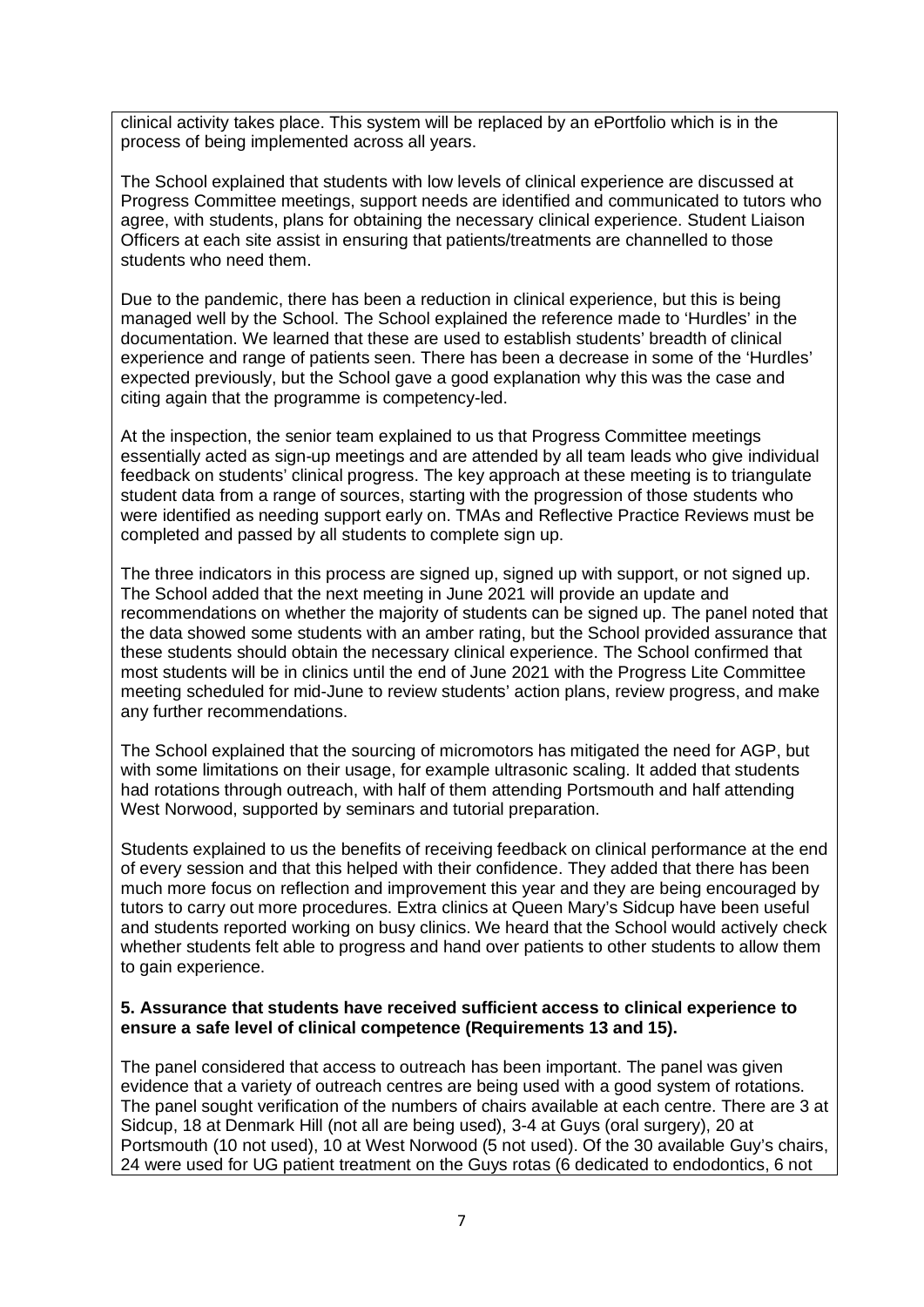used due to social distancing). Students told the panel that they had experienced busy clinics at Sidcup with up to 12 patients per day.

The School demonstrated that student access to patients was being well managed. We particularly noted the good supervision levels, with student to supervisor ratios cited as 1:4 and 1:2 in some instances. We were told that the outreach 'sign out' process requires students to have completed competency assessments and the requisite clinical experience before leaving clinics.

The School evidenced good and effective communications with students regarding opportunities to book in patients at available clinics, which are being extended to the end of June 2021.

Students told the panel that increasing their restorative experience has been very positive. They pointed out that there will be a shorter gap between graduation and commencement of their dental foundation year, which will mean less opportunity for degrading of skills. Students also felt reassured they will be taking their transcripts with them.

#### **6. Assurance that those students who have required remediation gain sufficient support to enable them to progress (Requirements 13 and 15).**

We were informed that the current graduating cohort of students have been prioritised and are being closely supervised, meeting with their tutors every 6 weeks to review portfolios and undertake action planning. Students are matched with a tutor who is familiar with them and their work. The School explained that the mechanisms for monitoring and tracking of students' attendance, engagement and performance give early indication of students of concern and areas of challenge for them.

Thresholds for student attendance are included in the School's Attendance and Engagement Policy, and issues are picked up at Progress Committee meetings. Mechanisms have been put in place to ensure that time is made up. The panel were told that students with high absence rates have taken up additional sessions offered at evening clinics on 2 days per week and can join consultations and treatment planning sessions. Documentary evidence made available to the panel included an example Professional Development Planning record, charting completed extra catch-up sessions with student reflections recorded.

The panel were told that it plans to increase evening clinics to 3 days restorative activity per week in June.

The School demonstrated a proactive approach to identifying where extra student sessions are needed. The panel were told that timetabling has been very agile to meet individual student needs. The School added that Reflective Practice Reviews include development planning with weaker students to address shortfalls.

Students confirmed in discussion that whilst the timetable stays the same, there is tailoring for individual students. Students added that sessions are available to catch up on oral surgery, and they can organise time with consultants, including using their own time, if they so wish. Students were very positive about the role of Student Liaison Officers in supporting them to gain access to more treatments where necessary. Progress Committee meetings are also attended by the Student Welfare chair.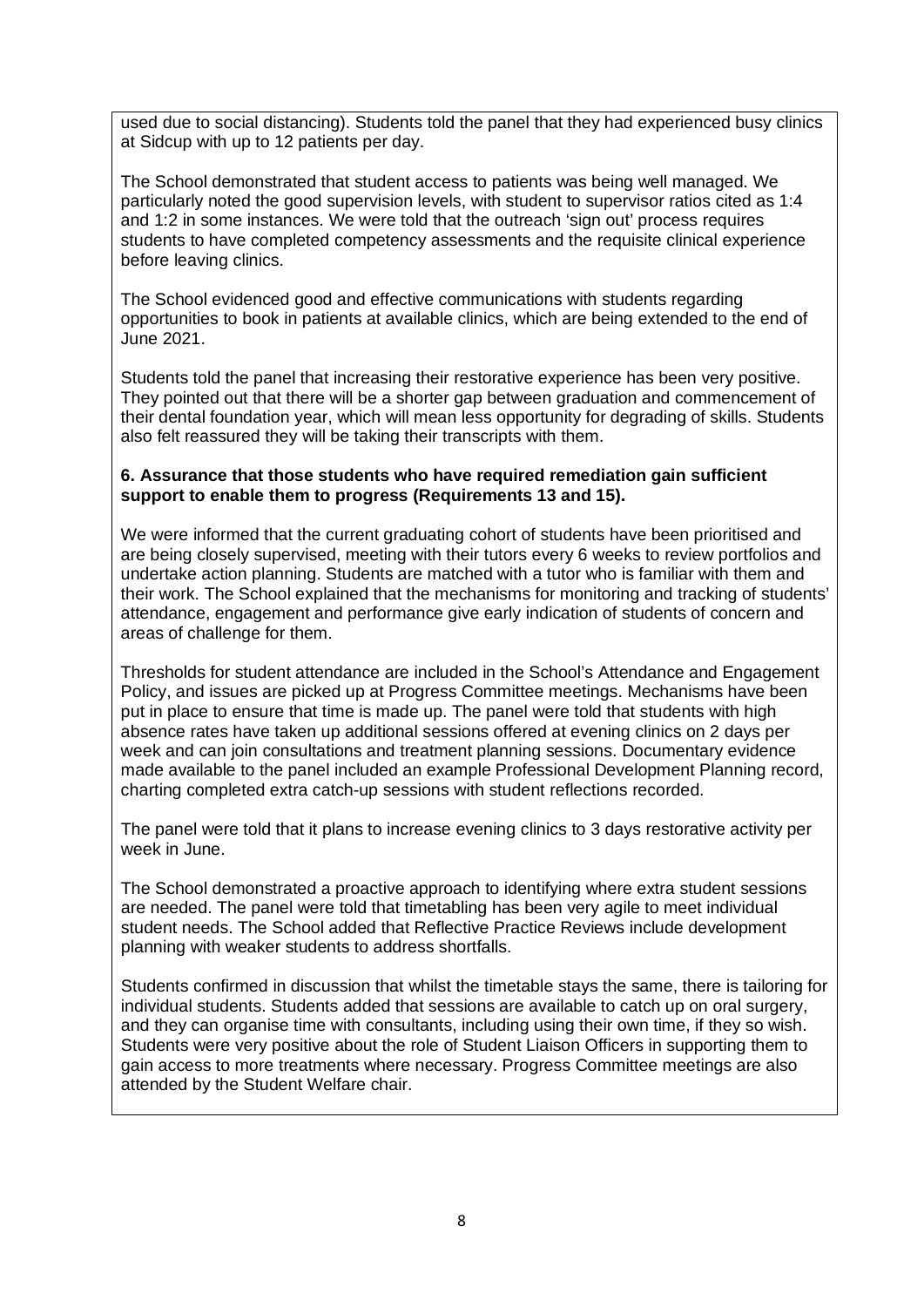# **Summary of Action**

| number |   | Requirement No. Action required                                                                                                                              | <b>Observations &amp; response from</b><br><b>Provider</b> | Due date    |
|--------|---|--------------------------------------------------------------------------------------------------------------------------------------------------------------|------------------------------------------------------------|-------------|
| 13/15  |   | Evidence to be submitted showing that all TMAs have been<br>completed and passed with the full cohort list giving<br>assurance that the process is complete. |                                                            | August 2021 |
| 13/15  | 2 | Progress Committee meeting minutes for June 2021<br>evidencing the numbers of students going through to June<br>24 Sign Up.                                  |                                                            | August 2021 |
| 13/15  | 3 | Progress Committee meeting minutes for July 2021<br>regarding the students who had been extended (beyond<br><b>June 24)</b>                                  |                                                            | August 2021 |

# **Observations from the provider on content of report**

# **Recommendations to the GDC**

| Education associates' recommendation      | The BDS programme does assure us that students will be safe beginners<br>upon graduation. |
|-------------------------------------------|-------------------------------------------------------------------------------------------|
| Date of next targeted monitoring exercise | August 2021                                                                               |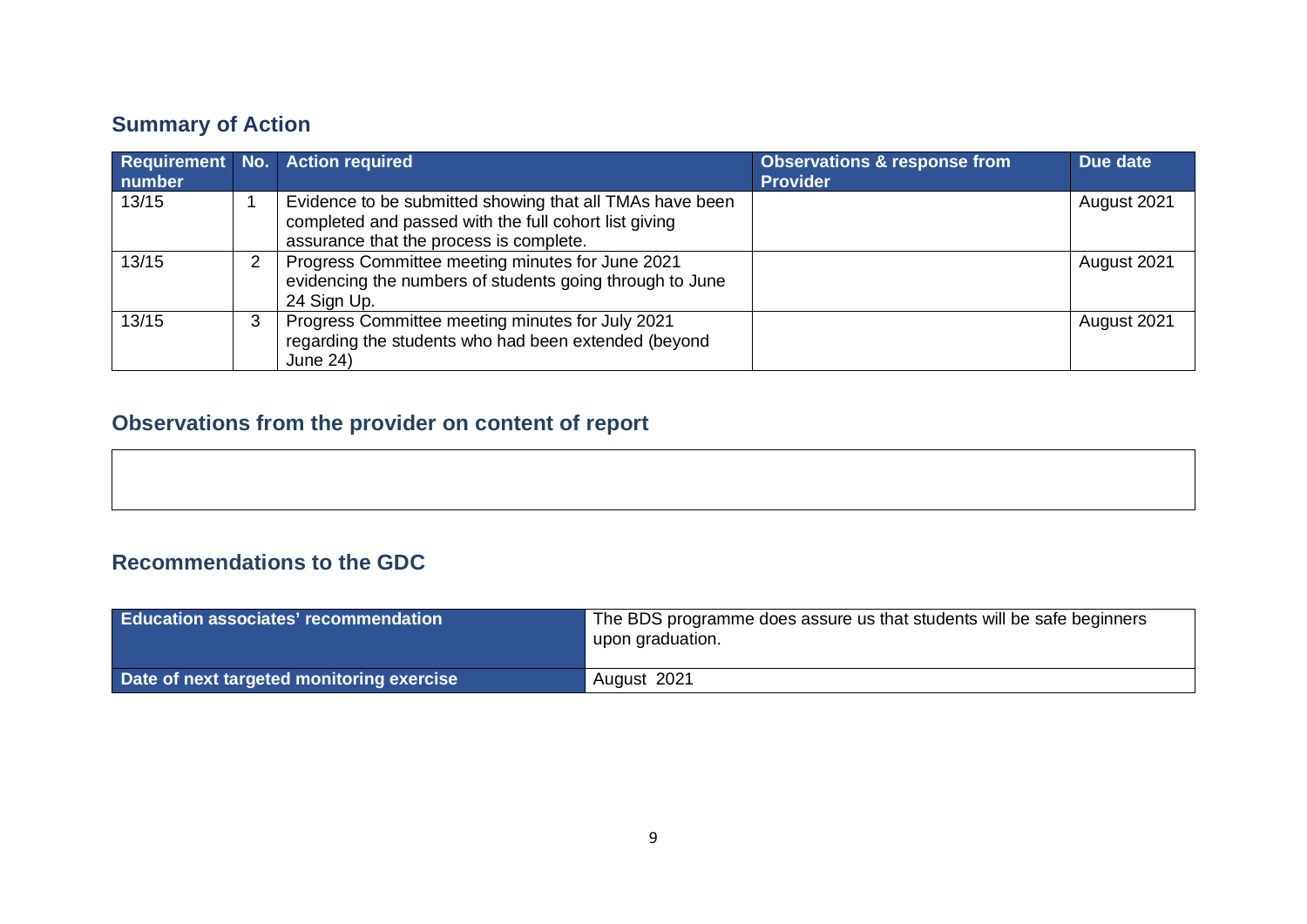#### **Annex 1**

#### **Targeted Inspections 2021 purpose and process**

- 1. As part of its duty to protect patients and promote high standards within the professions it regulates, the General Dental Council (GDC) quality assures the education and training of student dentists and dental care professionals (DCPs) at institutions whose qualifications enable the holder to apply for registration with the GDC.
- 2. The GDC has a statutory duty to ensure that only those students who have met the required learning outcomes as safe beginners can join the GDC Register.
- 3. The impact of the COVID-19 pandemic on primary dental education has been significant, particularly due to restrictions on patient access and clinical environments. As a result, the Education Quality Assurance team have developed a process to assure the Council and the public that we continue to only register individuals who are safe beginners.
- 4. During 2020 and 2021 we undertook a process of monitoring activity and meetings with providers of primary dental education. This included assurance of adequate provision of clinical experience for all students, particularly those expected to graduate in 2021.
- 5. Data gathered from this activity will inform decisions regarding the focus of education quality assurance inspection activity during 2021.
- 6. The targeted inspections in 2021 will focus on two Requirements from the GDC's Standards for Education: Requirements 13 and15.
- 7. All providers of dental and dental care programmes with a final year cohort may be subject to an inspection if they do not provide evidence:
	- that satisfies the GDC that all Learning Outcomes have been achieved

• that all students have satisfied the criteria of safe beginner, paying particular attention to an appropriate level of clinical experience.

- 8. Inspections will be focused on the assurance of the depth and breadth of experience of final year students. The decision to be made at the end of the inspection is whether students can be considered to have met the learning outcomes and have the requisite experience to be a safe beginner.
- 9. The education provider is requested to undertake a self-evaluation of against Requirements 13 and 15 under the Standards for Education and to provide evidence in support of their evaluation. The inspection panel examines this evidence, may request further documentary evidence, and gathers further evidence from discussions with staff. The panel will reach a decision on each Requirement, using the following descriptors:

#### A Requirement is met if:

"There is sufficient appropriate evidence derived from the inspection process. This evidence provides the education associates with broad confidence that the provider demonstrates the Requirement. Information gathered through meetings with staff and students is supportive of documentary evidence and the evidence is robust, consistent, and not contradictory. There may be minor deficiencies in the evidence supplied but these are likely to be inconsequential."